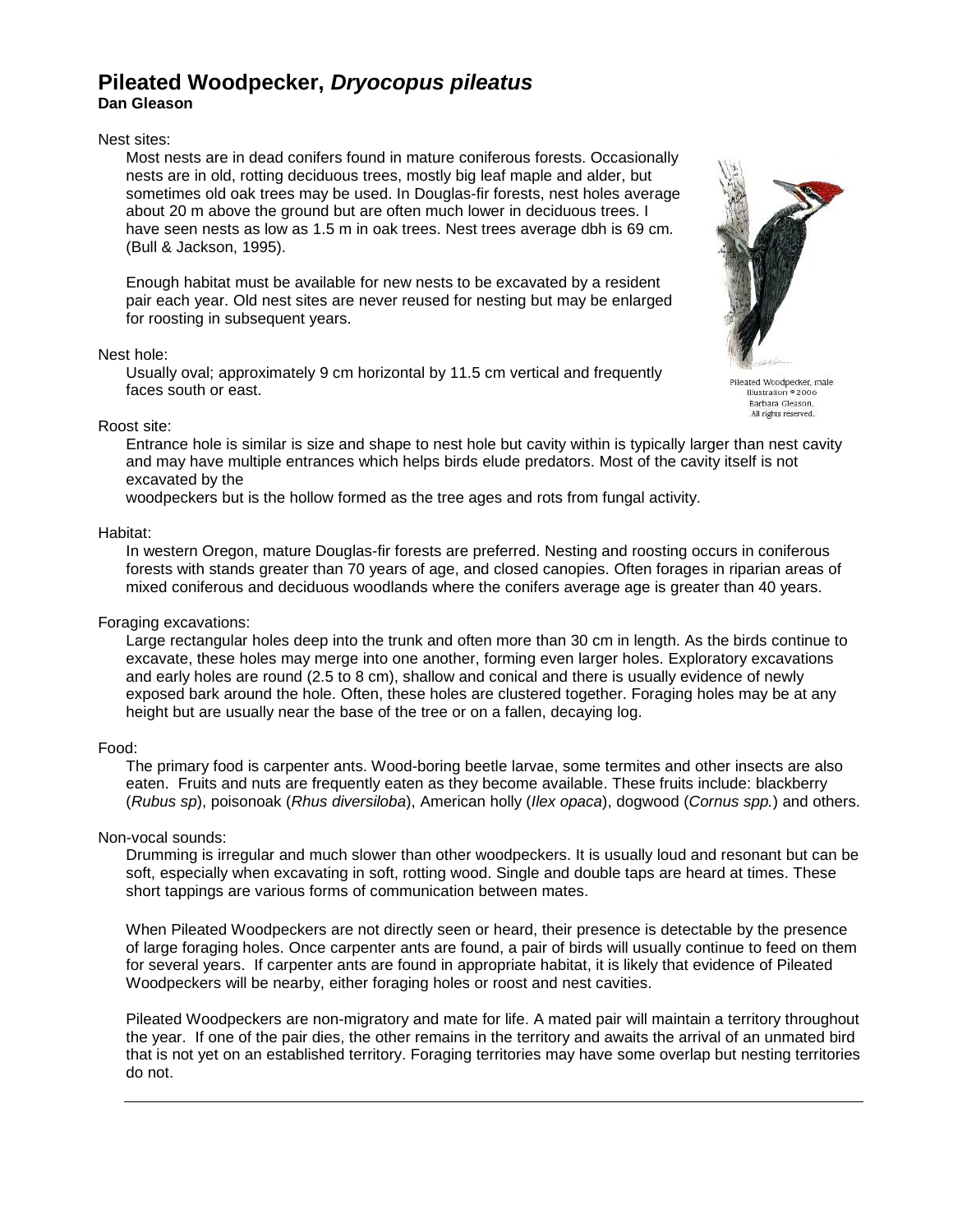Bull, E. L., and J. E. Jackson. 1995. Pileated Woodpecker (Dryocopus pileatus). In The Birds of North America, No. 148 (A. Poole and F. Gill, eds.). The Academy of Natural Sciences, Philadelphia, PA, and The American Ornithologists' Union, Washington, D.C.

Foraging Excavations of Pileated Woodpeckers. Photos <sup>o</sup> Dan Gleason, 2004



Deep rectangular holes are charactistic of foraging activity by Pileated Woodpeckers. Some holes are taller than those shown here and often holes become combined to form extensive excavations.



This shows the beginnings of Pileated Woodpecker excavations. Sometimes these are abandoned if there is no adequate supply of carpenter ants.



These holes will become more rectangular as the woodpeckers continue to feed here.



This hole was made by Pileated Woodpecker but is somewhat unusual in that the rectangular shape of the hole usually forms after more extensive excavation.

# **Pileated Woodpecker – Additional notes of requirements in western Oregon.**

Dan Gleason

Nesting and foraging habitats of Pileated Woodpeckers, Dryocopus pileatus, overlap to a considerable degree but foraging requirements are not as narrow as nesting. Pileated Woodpeckers will forage in younger forests with adequate cover and availability of food. Carpenter ants are the primary food eaten. This requires large trees with thickened bark near the base where the ants are typically found or snags and downed logs that may sustain a population of these ants. Foraging in younger and more open areas may be more frequent late summer or early fall as some alternate foods become available. These foods include the berries of poison-oak, dogwood, holly and some other fruits that are occasionally taken. Beetle larvae are also eaten and are second only to ants in importance. Nuts, such as acorns, are also eaten in season.

Habitats lacking these foods will be avoided. All regularly used foraging areas (including the nesting habitat) must have a constant supply of food as Pileated Woodpeckers are not known to store food.

The primary nesting sites are mid to late successional forests. Young stands can be used if they contain a significant number of large remnant trees or snags. Trees typically selected for nesting are usually in early stages of heart-rot. With late stages of rot, the trees cannot provide enough structural support and are at risk of breaking at the site of the excavation. This means that it is usually the larger trees that are selected. Older trees can also provide more structure around the nest and